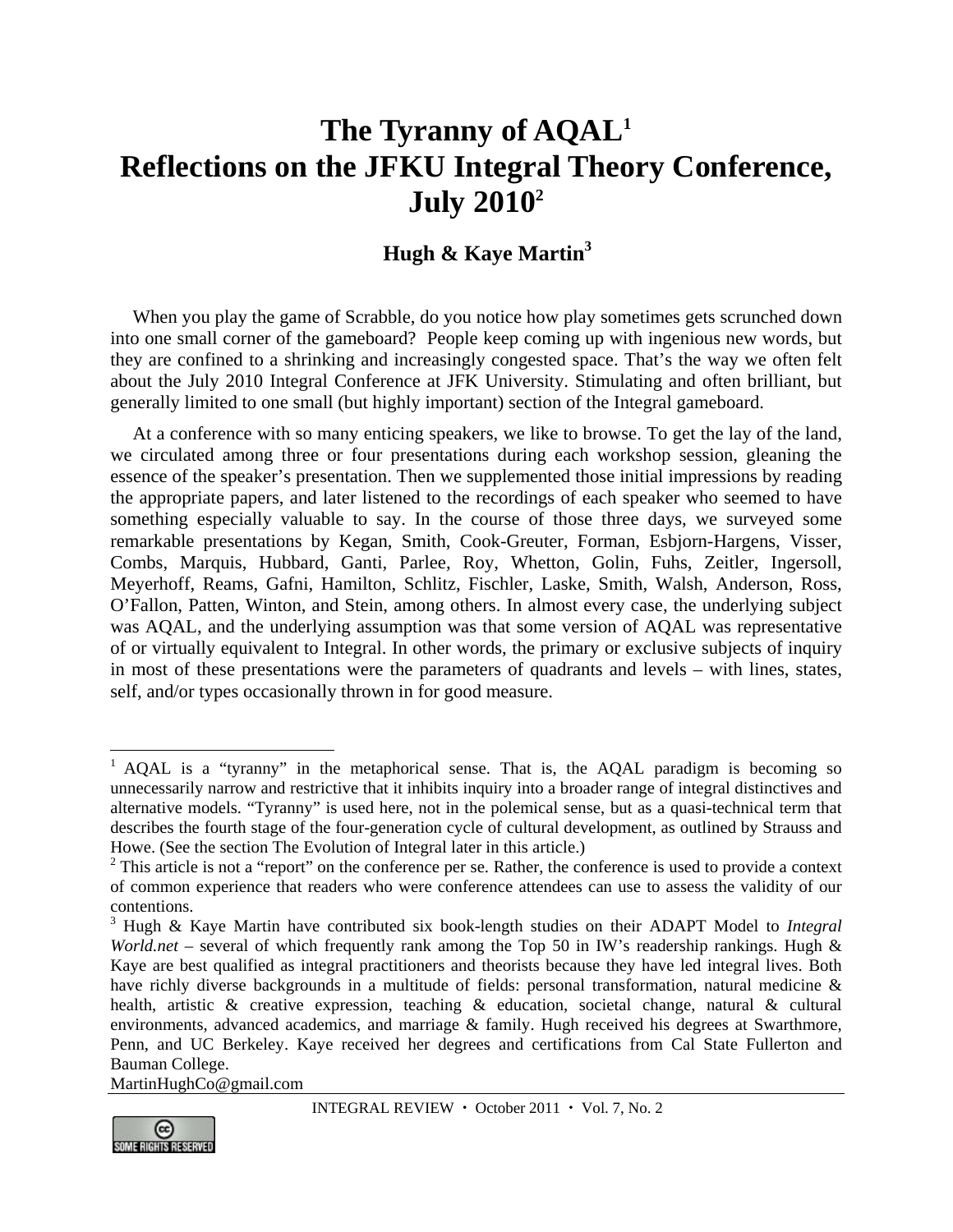$\overline{a}$ 

#### **Wilber's Full Range of Parameters**

We found ourselves asking throughout these presentations such questions as, All well and good, but what about Wilber's other parameters? What about all the factors of human development<sup>4</sup> delineated in *Integral Psychology* and other seminal works that constitute Wilber's extended Integral Operating System (or IOS)?<sup>5</sup>

Yes, quadrants, levels, lines, and states are extremely important, but what about other Wilber concepts relating to the dimensions of the growth process? What about the great nest, map, wave, trait, transformation, ladder, correlative structure, chakra, spiral, realm, plane, sphere, physio-biosphere/ noosphere/ theosphere, terrestrial realm, plane of existence, celestial plane, stream, height & depth, U-shaped pattern, pathology, and pre/trans fallacy?

Yes, self and types are important, but what about other Wilber concepts pertaining to the participants in the growth process? What about proximate & distal self, self-system, archeology of self, ego, bodyself, felt body, culture, role, voice, gender type, agency vs. communion, eros vs. agape, Enneagram, subpersonality, shadow self, functional invariant, I-I self, true Self, and soul?

What about Wilber concepts that are aspects of the processes by which growth takes place? What about fulcrum, embedding, metabolism, horizontal translation, vertical transformation, actualizing the great nest, uncovering, methodology, modules of Integral Life Practice (ILP), treatment, therapy, evolution & involution, transcend & include, sociocultural evolution, and waking up?

What about Wilber concepts that are features of the guidance and orchestration of the growth process? What about navigation, integration, spirit-in-action, Integral Institute, full-spectrum therapist, witness, seer, pure consciousness, and spirit?

We grant that at least some additional topics beyond the AQAL matrix were covered in the conference. However, we would contend that the preponderance of talks accepted the AQAL model as the central organizing principle of integral theory ('forms the basis for much of our shared vocabulary,' in the words of one commentator) -- and that in fact many presentations treated AQAL as the very definition of Integral itself.

Ken Wilber is one of the great generalists of our time. He may not get all the particulars right, but he is terrific at sketching out all the elements worthy of consideration. Wilber's *Integral* 

<sup>&</sup>lt;sup>4</sup> Yes, integral theory is more than human development. But not a whole lot more. Human development is a very comprehensive field that subsumes many other more specialized fields – such as parenting, teaching, counseling, therapy, organizational consulting, academic research on human development, and the orchestration of one's own personal growth and self-improvement. From a wider perspective, human development encompasses all areas of human endeavor where people grow and evolve – fields as diverse as psychology and education, history and economics, science and technology, art and music, literature and film, ecology and metaphysics, ethics and social activism, health and sexuality, religion and pop culture. The great majority of conference presentations applied Integral to one or more of these topics.

Thus, human development in some form was by far the most commonly-addressed topic of the conference. But more generally, human development is in our estimation the most fruitful field for Integral investigation. Human growth is the developmental system we know most about. Therefore, it yields the most detailed set of parameters upon which to base any Integral model that aims to be comprehensive.

<sup>&</sup>lt;sup>5</sup> Wilber's IOS is described in the next section, If Not AQAL, What?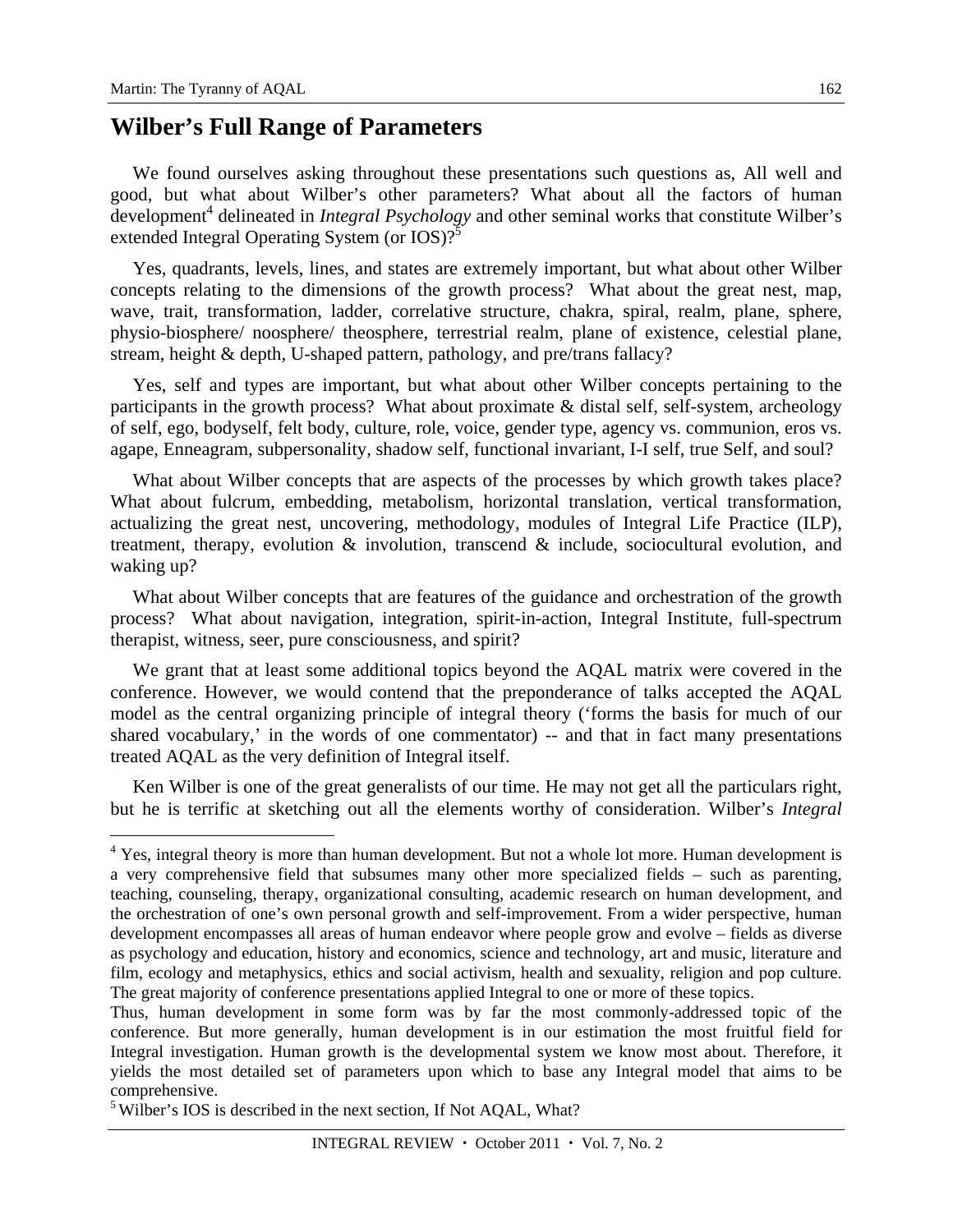*Psychology* is perhaps the most structurally-sophisticated of his works. Despite its apparent simplicity, this remarkable book goes furthest in delineating all the factors that constitute a complete theory of human development. If we ignore or underestimate a significant portion of those factors, we run the risk of overlooking some of Wilber's main contributions to human thought. Moreover, if we fail to incorporate that broader range of factors into a comparably broad system, we are contravening the central principle of Integral – i.e. that all the factors we are considering are 'integrated' into a single, comprehensive model.

#### **If Not AQAL, What?**

 $\overline{a}$ 

At this point, a question naturally arises in the reader's mind: "If not AQAL, what?" If AQAL is not to be the central organizing principle of Integral Theory, what can we offer to replace it?

We ourselves began asking that question about seven years ago. After careful study of *Integral Psychology* and other important works by Wilber and other Integral thinkers, we began to recognize the limitations of AQAL. It became clear that AQAL was only one important aspect of Wilber's own extended model of human development – what we call his Integral Operating System (or, IOS). $\,6\,$  At the same time, we became increasingly aware that the AQAL mindset is extremely pervasive in the Integral community. Then, very gradually, in the course of publishing a series of six book-length studies on *IntegralWorld.net*, the outlines of a revised and expanded model<sup>7</sup> began to take shape. That model incorporates all the parameters that Wilber explored in *Integral Psychology*, adds a few more to fill in the gaps, and organizes all those parameters into a simple but comprehensive system called ADAPT – All Dimensions, All Participants, All Processes, Together.<sup>8</sup>

Thus, to continue the Scrabble metaphor, AQAL is just one important corner of a much broader Integral gameboard. Wilber's expanded IOS enumerates many of the other important squares on the gameboard. The ADAPT model endeavors to show how all those squares can be arranged into a cohesive gameboard pattern.

Any new system, especially one that challenges a model as beloved as AQAL, inevitably encounters much resistance. Here are some representative objections, critiques, and suggestions we received<sup>9</sup> regarding our own system, along with our rejoinders. Any other alternative model would receive similar comments.

<sup>&</sup>lt;sup>6</sup> Wilber's audio series from Sounds True is entitled the Integral Operating System. There he discusses AQAL principles as applied to real life. We are using the term 'Integral Operating System' here in a much broader context.

<sup>&</sup>lt;sup>7</sup> We do not consider ADAPT an 'alternative model' or 'competing model,' because it is derived from Wilber's own model and consists primarily of Wilber's own parameters. That is why we call ADAPT the 'next generation' of AQAL.

<sup>&</sup>lt;sup>8</sup> For details, see our conference presentation, AQAL, the Next Generation, or the more extended version on IntegralWorld.net. We refer to our studies, not as a form of self-promotion, but to show that it is indeed possible to devise a viable Integral model that is far more comprehensive and far more 'integrated' than AQAL.

<sup>&</sup>lt;sup>9</sup> From over a dozen conference speakers and many attendees, not verbatim.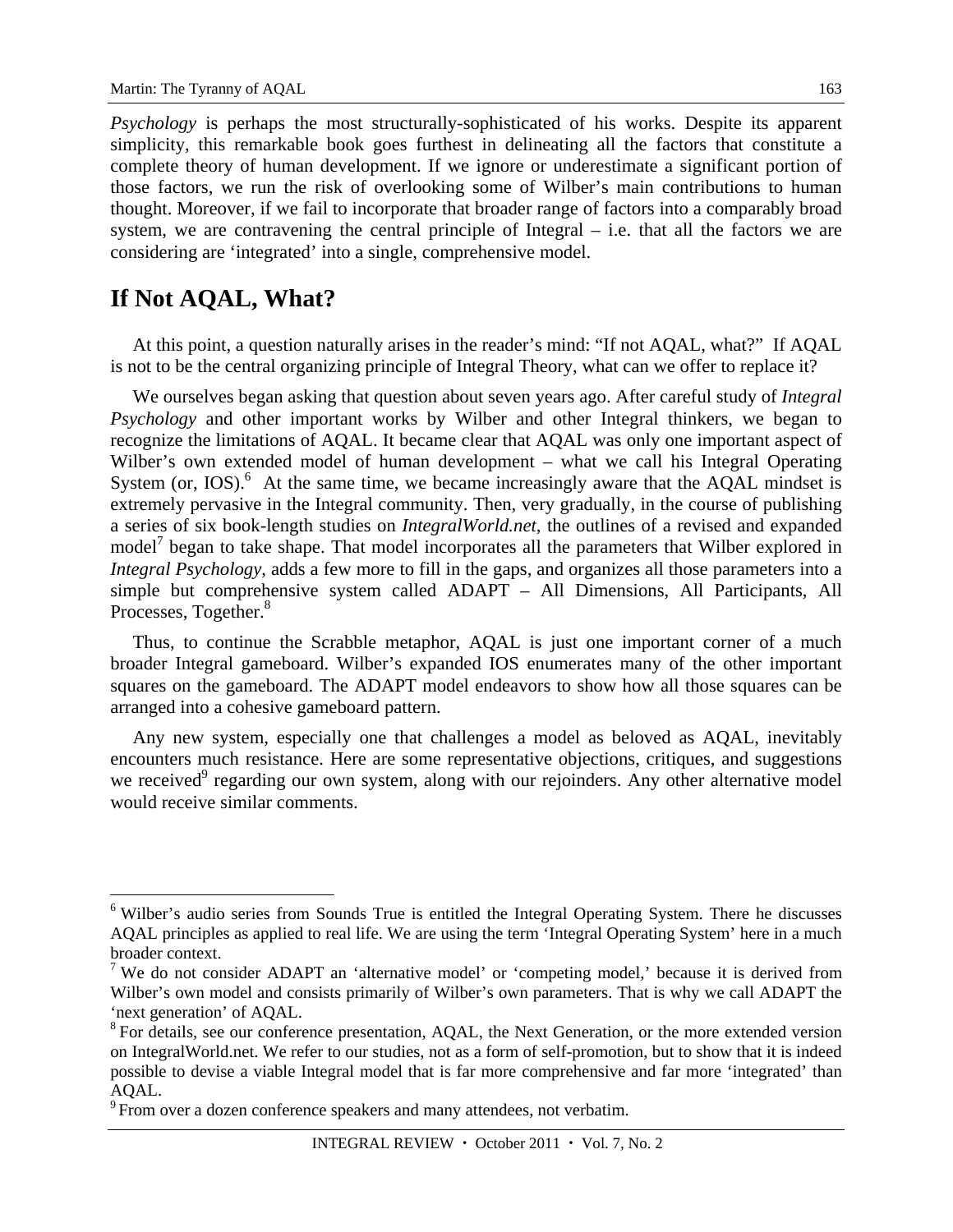- **Too big a playing field.** "That's just too big a playing field for integral theory to absorb right now." Our response: You don't have to play on the bigger field until you need it. In the meantime, just acknowledge it's there.
- **Too AQAL-phobic.** "Your approach is too AQAL-phobic. You attack or denigrate a line of inquiry that has proven immensely fruitful." Our response: On the contrary, we consider AQAL a magnificent contribution to human thought. Now we can use that great example to become even more comprehensive.
- **Too Wilber-centric.** "This approach is too Wilber-centric. Concentrating on Wilber is passé." Our response: Any good theory builds on the best work that's gone before. The colossal contribution of Ken Wilber is a place all of us have to start. In the words of the "great one," before we can "transcend" Wilber, we must "include" him.
- **Too complicated.** "Your new theory is complicated and hard to follow." Our response: Every new theory seems complicated at first, because it is unfamiliar. However, the basic model of ADAPT is simplicity itself: Life is a journey by sea, or "human odyssey;" that journey has a map, a set of voyagers, a ship, and a navigator/captain. The complexity comes only as we drill down into the nested holons beneath the main concept to explore the details.
- **Requires too much retooling.** "Your approach would require too much reconfiguring and retooling." Our response: You have the option of retooling, but you don't have to. If you concentrate on AQAL, just recognize that you're specializing in one very important niche.
- **Broader than Human Development.** "Integral theory is broader than human development alone." Our response: see footnote 4.
- **Different objectives.** "Your aims and objectives are much different from ours." Our response: Very true. Integral theory as an academic discipline often seeks to identify the fundamental structures of reality. Integral theory from our perspective seeks to identify the structures, sequences, and systems that make human life significant and rewarding. (See footnote 4.)
- **Not rigorous.** "This approach is not meta-theoretically rigorous enough." Our response: Like any social science, a full-bodied integral theory will always be half-science, half-art. The rigor of meta-theory is extremely important. But that level of rigor can sometimes inhibit the flashes of brilliant intuition that brought us "integral" in the first place.
- **Not academic.** "Your model is not framed in language and argumentation that is sufficiently academic." Our response: Wilber himself was often judged not sufficiently academic by many speakers and panelists at his own conference! What chance have we got?

The foregoing objections may all have some validity. However, the central issue remains: Integral theory is concentrating its attention almost exclusively on one small corner of a much broader field of inquiry. By limiting itself to a few major concepts, integral becomes not a "Theory of Everything," but a "Theory of a Few Very Important Things." By failing to show how the full range of concepts fit together, it ceases to be "integral" at all.

We are not claiming that our ADAPT Model is the answer. Any valid revision of Wilber's AQAL and IOS will ultimately require the collaborative efforts of many authorities on the Integral worldview. However, we are confident that we have struck upon some key points of discussion that must be addressed before integral theory can evolve to its own next level.